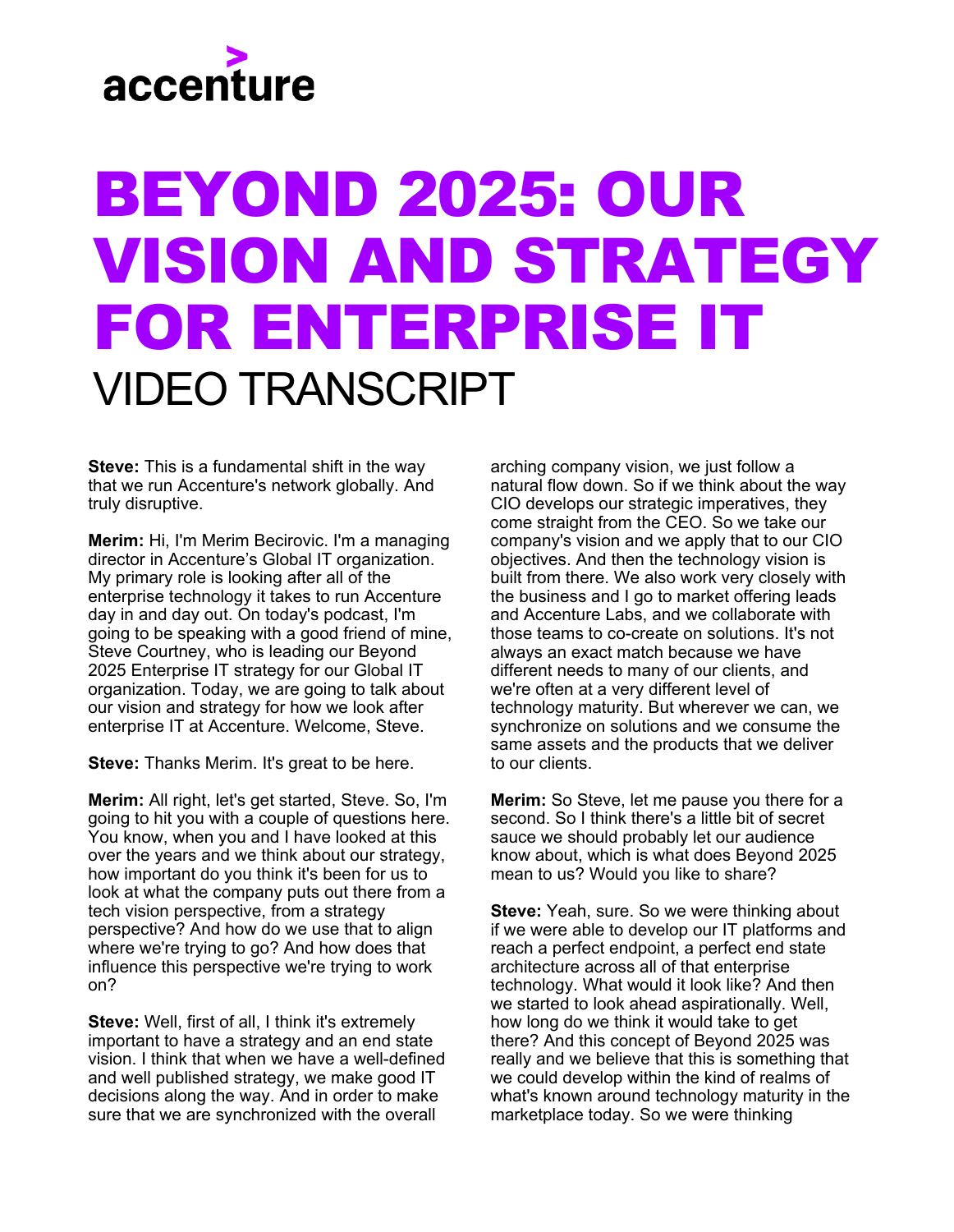

Beyond 2025 could be any time between now and 2030 in order to make that full level of platform maturity.

**Merim:** You shared a couple of disruptors there, but I'd love to know and I think the audience would want to know which one are you most passionate about?

**Steve:** Yeah, the one that excites me the most. Merim, is this kind of exponential acceleration of technology innovation and how we can build a strategy that can unlock the value of that technology innovation much, much faster than we have done before. And it's not just about identifying the value with emerging technology, but it's putting it in the hands of nearly 700,000 people across Accenture's global workforce and making them more enabled than they ever have been before. So that's the disruptor that I think is super exciting, it's about unlocking that incredible opportunity.

**Merim:** Yeah, I love, I love that perspective, Steve. Let me, let me shift us a little bit along the lines then of, you know, we do this to ourselves first, and we've kind of taken a lot of pride in doing that. What do you think about our client service and client impact and how doing this type of work resonates with our clients? And how does it really help us focus Accenture and ourselves on delivering that 360 degrees of value for our clients?

**Steve:** Firstly, we wanted to build a strategy that wasn't just about supporting Accenture's business growth and doing what most IT shops do, which is responding to business demand. What we wanted to do was actually help to define Accenture's growth and create demand, so enhance the business through the evolution of our IT systems. And with that, we kind of phrase that IT would be the fabric of Accenture's business. We've always considered ourselves to be Accenture's first based customers, so adopting new technology at scale and then using our IT as a credential in the marketplace. But we wanted to go further. We wanted to become what we're calling customer zero. And this is where we co-create the next generation of Accenture's technology assets with the business and tightly synchronizing how we consume technology with what we're advising

our clients to do. We have this aspiration to be twenty-four months ahead of our competitors in consuming the technology so that when we talk to our clients, we can reflect on real experiences and articulate real value stories.

**Merim:** You know what's interesting, Steve, along that you touched the point that I think you and I feel a lot, this concept of tech scouting and you mentioned a little bit of it there with this twenty-four-month scenario. You want, you want to say a couple more things on how we look at the landscape of technology out there, kind of in these time frames? So our listeners can understand a little bit better of how we process all of the new technology that's there?

**Steve:** Yeah, tech scouting is a big part of how we evolve our strategy and we reference a number of different sources to do that. So we look at thought leadership that's happening out in the marketplace. We talk to our vendors, we go across the ecosystem and we talk to other companies and clients all the time. So as an internal IT shop, we have a lot of connections every week with the work that we do with our clients and we pull all that information together to get this holistic view of where we think the market's going and how we believe that could be applied relevant to Accenture and how we can enable our workforce. So we connect with the business not just as we have proven technology solutions that we need to deliver for Accenture. But way, way beyond that. Early in the process, we talk to Accenture Research, we talk to Accenture Ventures, and we collaborate closely with Accenture Labs to build solutions and to apply them to use case scenarios that we can deploy at scale across Accenture.

**Merim:** Right. And you know, I think one of the things of being so connected that way to the ecosystem, to our own business, the law of the customers aspect that many of our ecosystem partners were customer number one for them. So if you think about that strategy and how we're connected, you know, one of the things I've seen that we started very early on that is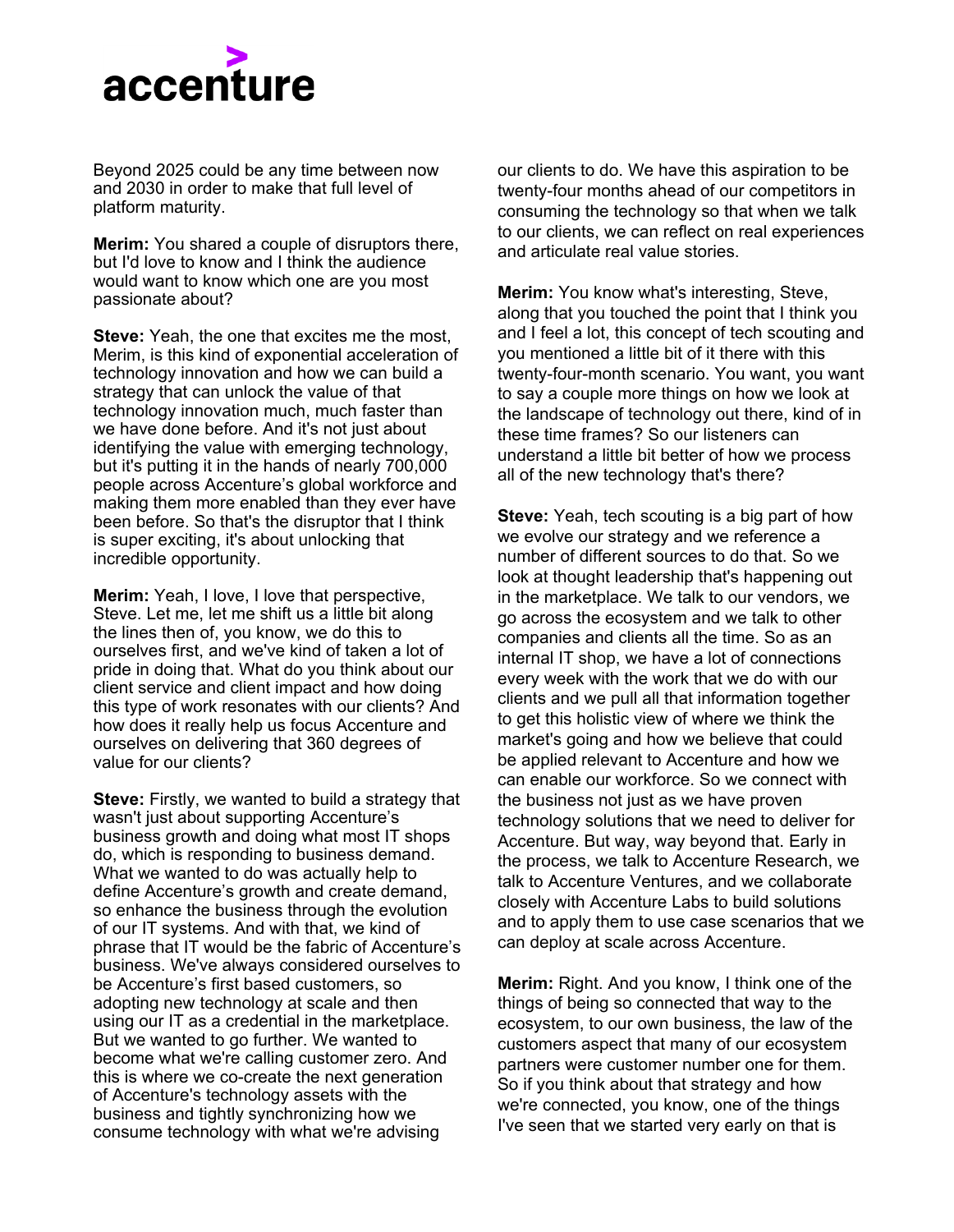

gaining a lot of steam in the marketplace right now. But it's sustainability. It's, it's on top of mind, a lot of executives, a lot of clients around the world. Do you want to share a little bit how we've incorporated the concept of sustainability into our strategy?

**Steve:** Absolutely. Well, firstly, this is the first iteration of our strategy. We're building sustainability in our platforms. From the ground up is we actually mandate it as one of the key pillars for success. So everything that we build now net new is architected to consume as few resources as possible with minimal carbon footprint. We're using some of the strategic objectives to drive additional sustainability within our technology platform. One key area is moving away from having a dedicated asset heavy technology platforms that are permanently engineered for peak demand and moving much more towards consuming shared platforms that support variable demand for that kind of just right consumption model. We've already moved ninety-five percent of our business applications and content into public cloud or SaaS, using those types of consumption models and recognize a significant reduction in our carbon footprint in doing so. And we're now aggressively moving other IT platforms, like network and security services to similar models. And then finally, we're actually measuring our carbon footprint. So we're looking across our technology capabilities and we're setting reduction targets and we're tracking progress.

**Merim:** Yeah, I mean, I'm totally excited about this space. I think the benefit of us being in the public cloud, consuming services, being in a consumption-based model helps us. And by being there as each of the providers creates their new sustainability offerings. By being in the cloud, we are automatically set up to be able to take advantage of a lot of those capabilities faster. So this is super exciting. You know, one of the things, Steve, that I would say as we have built this strategy, the thing that comes back the most is how do we know it's OK or it's done? Or, you know, we're ready to shift to something else. Can you talk a little bit about how do we use feedback to make sure that the things that we laid out still makes sense? And how are we going to continue to achieve that success?

**Steve:** Yeah. Feedback is super important, Merim. And I personally love to get feedback. I'm a big believer that everybody in our organization should feel responsible for contributing to the strategy. Ownership and accountability, I believe has to be in one place. I think that's important, too, but a strategy is so much richer if it's built from broad contribution across the whole of the IT organization, the whole of the business and that kind of active collaboration. I also think it's incredibly important to remember that if our people don't buy into our strategy. Or if they feel that they're unable to execute it, it's valueless. So in Accenture we published the strategy, we present the strategy, we talk to our IT population, but also, we talk to our business stakeholders and customers through monthly meetings with global teams, and we communicate how the strategy is being implemented. We do deep dives and drilldowns on specific architectures, and we also host a forum every other Friday that we call strategy and practice. And this is where we put together our top 50 or so lead architects, and we have them critique and evolve the strategy and look for opportunities or gaps or learnings. And this is all for the purpose of trying to accelerate realization of strategic outcomes.

**Merim:** This is awesome, Steve. The point of getting all the architects, everybody have a seat at the table to feel like they are empowered to help us enable this vision, I think is a little bit of that secret sauce that we have put out there. You know, one of the things I think Steve that would help our audience is if we think about some real-life examples. Would you like to share where we are in the journey of implementing 2025 and what are some of the things that are in play right now? And a couple of things. A couple of nuggets of things that are around the corner?

**Steve:** Sure, we have lots going right now. One of the things I love about the Beyond 2025 vision is that we built some high-level business objectives and strategic outcomes, and we challenged our people to go and apply them